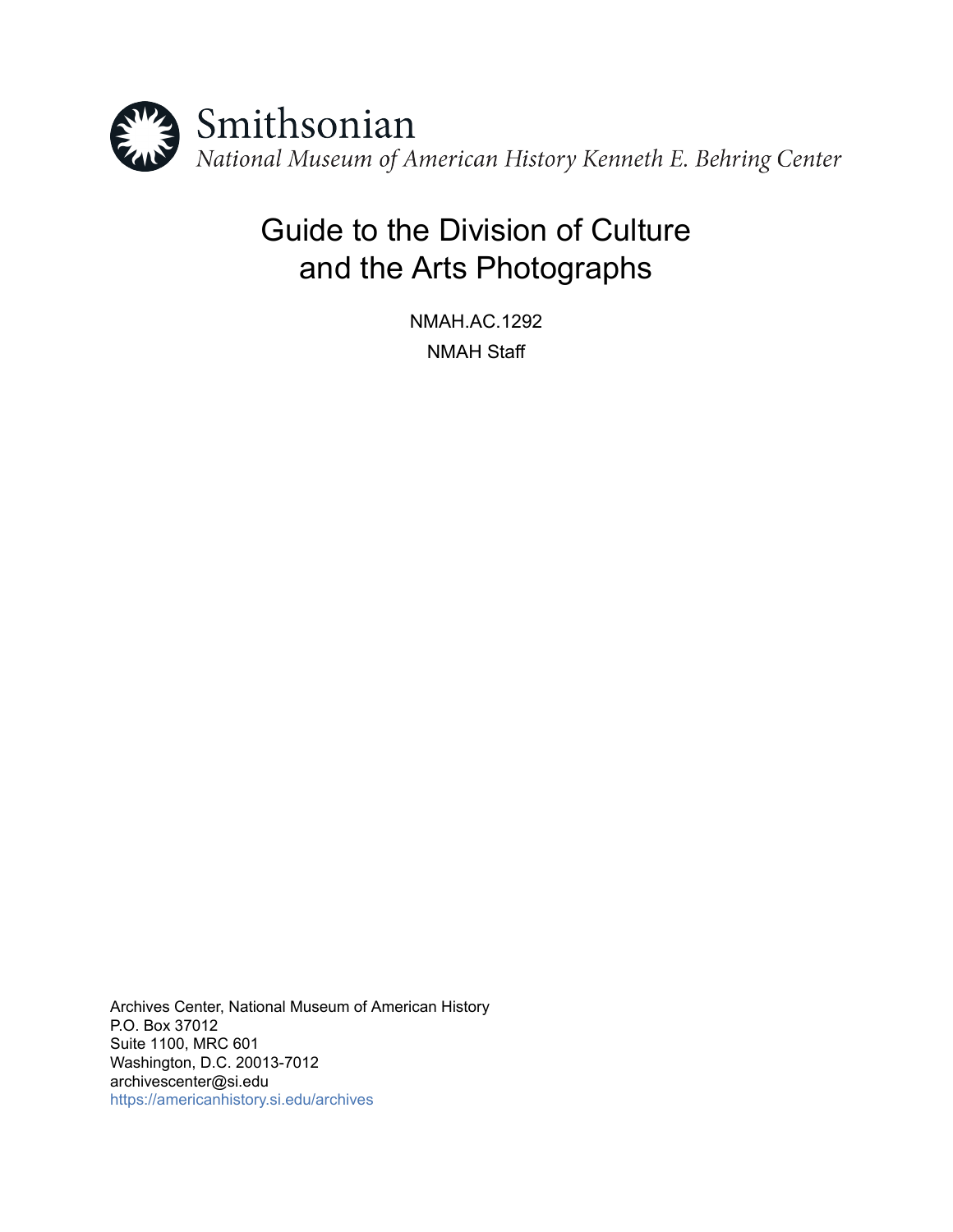## **Table of Contents**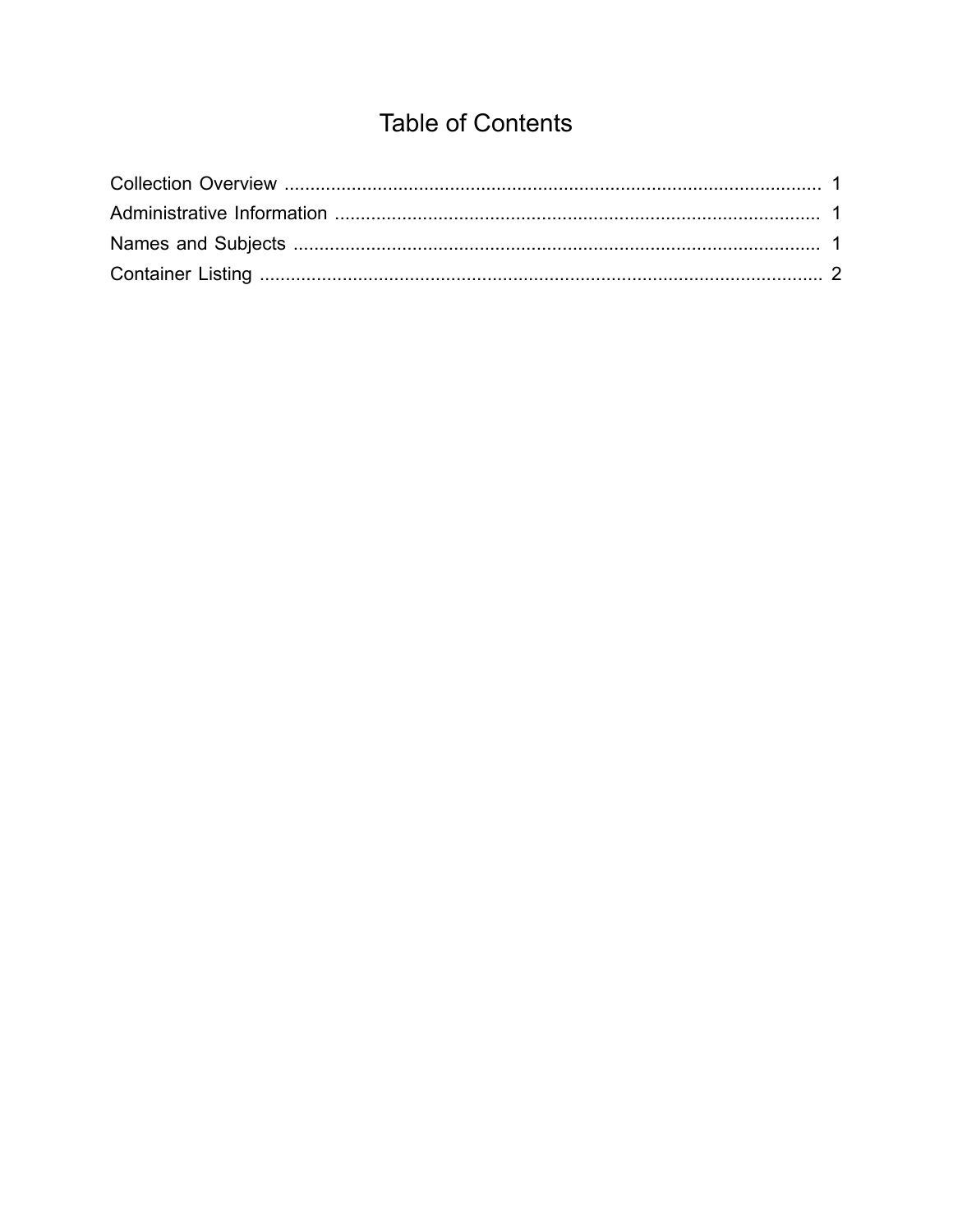#### <span id="page-2-0"></span>**Collection Overview**

| <b>Repository:</b> | Archives Center, National Museum of American History                                                                                             |
|--------------------|--------------------------------------------------------------------------------------------------------------------------------------------------|
| Title:             | Division of Culture and the Arts Photographs                                                                                                     |
| Date:              | undated                                                                                                                                          |
| Identifier:        | NMAH.AC.1292                                                                                                                                     |
| Creator:           | National Museum of American History (U.S.). Division of Culture and<br>the Arts (Creator)                                                        |
| Extent:            | 3 Cubic feet (7 boxes, 3 map folders)                                                                                                            |
| Language:          | English.                                                                                                                                         |
| Summary:           | A collection of photographs collected by the Division of Culture and the<br>Arts, National Museum of American History, Smithsonian, Institution. |

#### <span id="page-2-1"></span>**Administrative Information**

#### Acquisition Information

Immediate source of acquisition unknown.

#### Processing Information

Collection processed by Archives Center staff, undated.

#### Preferred Citation

Archives Center, Division of Culture and the Arts Photographs, National Museum of American **History** 

#### **Restrictions**

Collection is open for research.

#### Conditions Governing Use

Collection items available for reproduction, but the Archives Center makes no guarantees concerning copyright restrictions. Other intellectual property rights may apply. Archives Center cost-recovery and use fees may apply when requesting reproductions.

#### <span id="page-2-2"></span>Names and Subject Terms

This collection is indexed in the online catalog of the Smithsonian Institution under the following terms:

Types of Materials:

Photographs -- Silver gelatin prints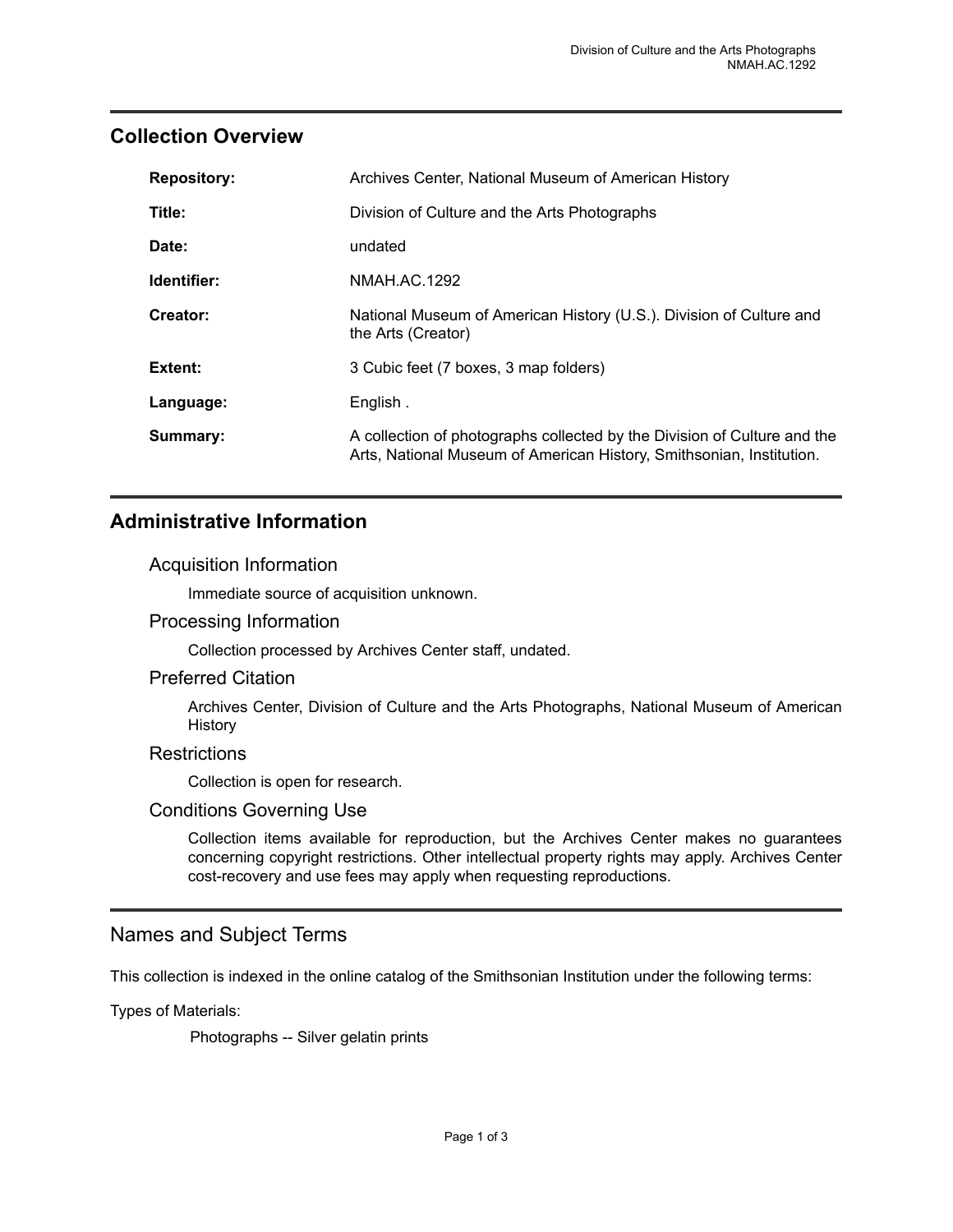### <span id="page-3-0"></span>**Container Listing**

| Box 1, Folder 1 | Alaska, people, undated                                                                                         |
|-----------------|-----------------------------------------------------------------------------------------------------------------|
| Box 1, Folder 2 | Alaska, undated                                                                                                 |
| Box 1, Folder 3 | Alaska, undated                                                                                                 |
| Box 1, Folder 4 | Architecture: missions, undated                                                                                 |
| Box 1, Folder 5 | Unknown (Austria?), undated                                                                                     |
| Box 1, Folder 6 | Cowboys, undated                                                                                                |
| Box 1, Folder 7 | Venezuela, undated                                                                                              |
| Box 2, Folder 1 | Philippine Islands, undated                                                                                     |
| Box 2, Folder 2 | Philippine Islands, undated                                                                                     |
| Box 2, Folder 3 | Philippine Islands, undated                                                                                     |
| Box 2, Folder 4 | Architecture: missions, undated                                                                                 |
| Box 2, Folder 5 | Architecture: missions, undated                                                                                 |
| Box 2, Folder 6 | Architecture: missions, undated                                                                                 |
| Box 3, Folder 1 | Missions: interiors, undated                                                                                    |
| Box 3, Folder 2 | Untitled, contains photographs of Spain, undated                                                                |
| Box 3, Folder 3 | Untitled, contains photographs of Brigham Young and the Salt Lake City<br>Temple, undated                       |
| Box 3, Folder 4 | Untitled, contains photographs of Utah and Montana, undated                                                     |
| Box 3, Folder 5 | Untitled, contains photograph of funeral of President John Taylor (3rd<br>President of the Mormon Church), 1888 |
| Box 3, Folder 6 | Cowboys, undated                                                                                                |
| Box 3, Folder 7 | Greece, undated                                                                                                 |
| Box 3, Folder 8 | Alaska, undated                                                                                                 |
| Box 3, Folder 9 | Untitled, portraits of people in unidentified ethnic costume, undated                                           |